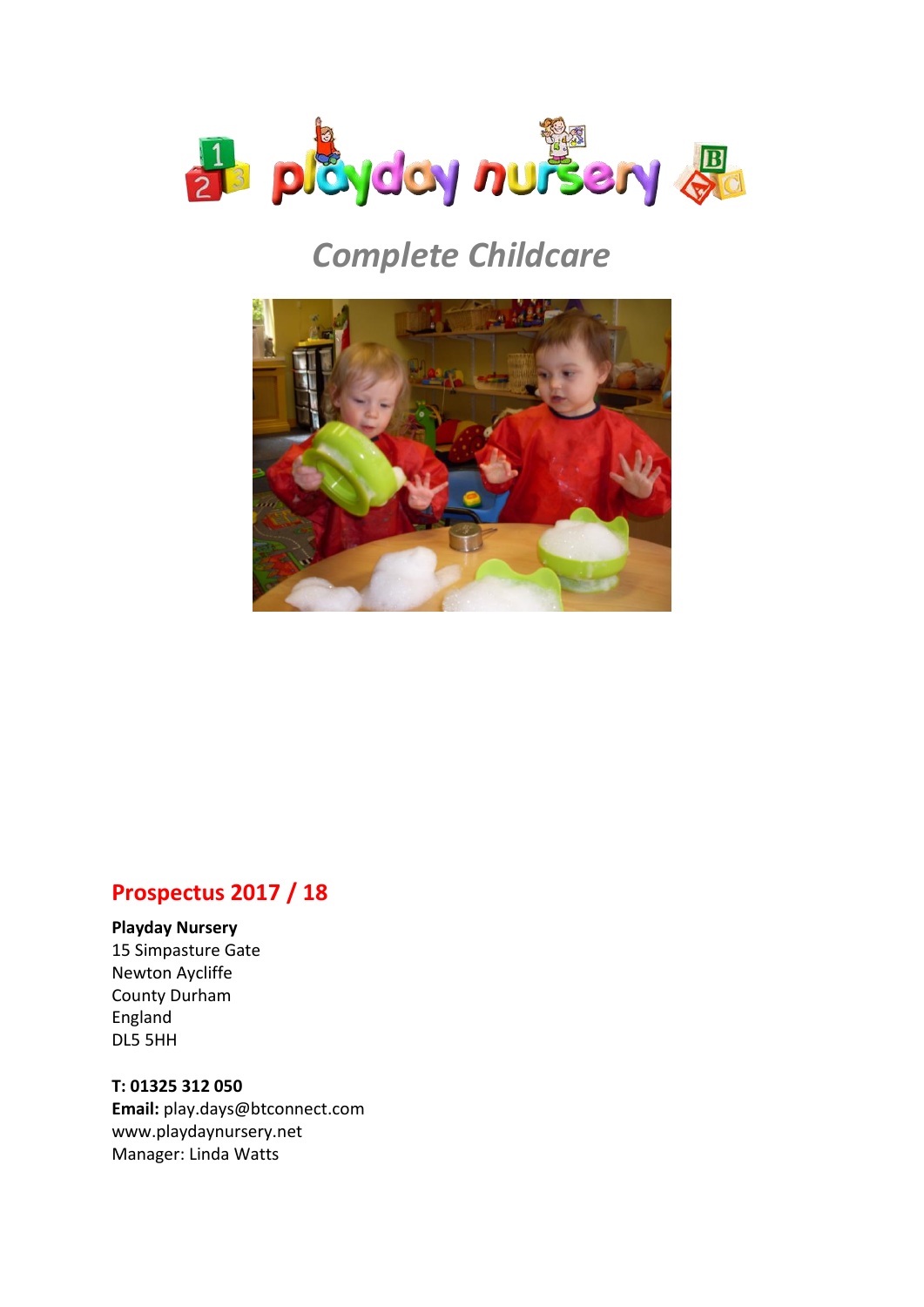# **P playday nursery &** Page 12

| <b>Welcome Note</b>                                                                                                                                                                                                                                                                                                                                                                                                                                                                                                                                                          | 3  |
|------------------------------------------------------------------------------------------------------------------------------------------------------------------------------------------------------------------------------------------------------------------------------------------------------------------------------------------------------------------------------------------------------------------------------------------------------------------------------------------------------------------------------------------------------------------------------|----|
| A Little Something About Us                                                                                                                                                                                                                                                                                                                                                                                                                                                                                                                                                  | 4  |
| <b>Our Mission Statement</b>                                                                                                                                                                                                                                                                                                                                                                                                                                                                                                                                                 | 5  |
| <b>Our Aims &amp; Objectives</b>                                                                                                                                                                                                                                                                                                                                                                                                                                                                                                                                             | 5  |
| <b>Our Facilities / Nursery Structure</b>                                                                                                                                                                                                                                                                                                                                                                                                                                                                                                                                    | 6  |
| Baby Rooms: Birth - 2 years<br>$\bullet$<br>Toddler Room: 2 - 3 years<br>$\bullet$<br>Pre School Room: 3 - 5 years<br>$\bullet$<br>Garden<br>$\bullet$                                                                                                                                                                                                                                                                                                                                                                                                                       |    |
| <b>General Information</b>                                                                                                                                                                                                                                                                                                                                                                                                                                                                                                                                                   | 7  |
| <b>Staff &amp; Management</b><br>$\bullet$<br>Students<br>$\bullet$<br><b>Snacks and Meals</b><br>$\bullet$<br><b>Working with Parents</b><br>$\bullet$<br>Settling In<br>$\bullet$<br>Keyworker System<br>$\bullet$<br>Children's Progress<br>$\bullet$<br>Communication<br>$\bullet$<br>Policies & Procedures<br>$\bullet$<br>Feedback<br>$\bullet$<br>Security<br>Attendance<br>$\bullet$<br>Suitable Clothing<br>$\bullet$<br><b>Toilet Training</b><br>Medication<br>$\bullet$<br>Illness<br>$\bullet$<br>Minor Accidents & Upsets<br>In Case Of Emergency<br>$\bullet$ |    |
| <b>Nursery Fees</b>                                                                                                                                                                                                                                                                                                                                                                                                                                                                                                                                                          | 11 |
| <b>Parents Guidelines and Information for Nursery</b>                                                                                                                                                                                                                                                                                                                                                                                                                                                                                                                        | 12 |
| <b>Complaints Procedure</b>                                                                                                                                                                                                                                                                                                                                                                                                                                                                                                                                                  | 13 |

**Contents Page**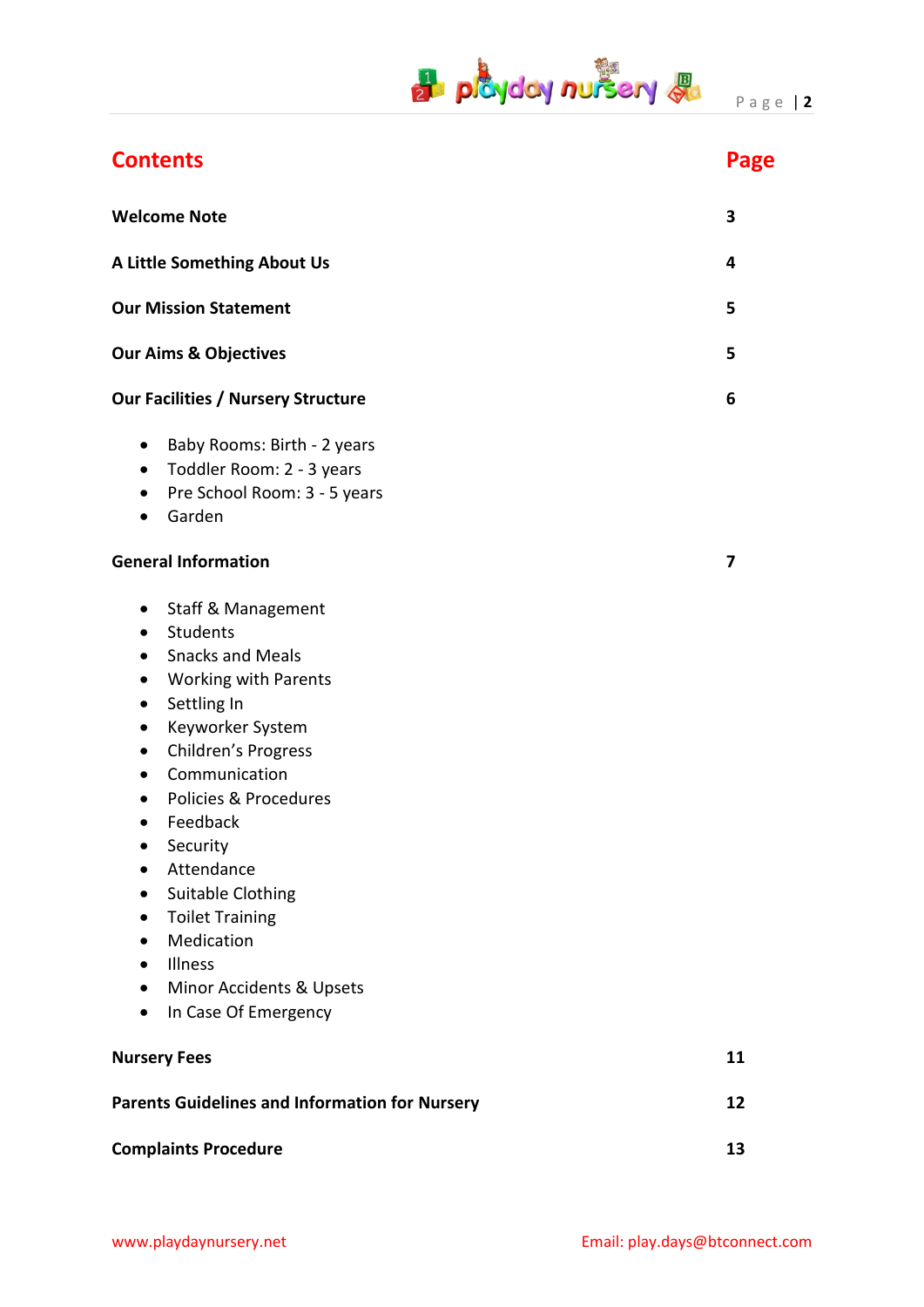

**Playday Nursery 15 Simpasture Gate Newton Aycliffe County Durham England DL5 5HH** 

**T: 01325 312 050 www.playdaynursery.net Email: play.days@btconnect.com** 

#### **Dear Parent / Carer**

Welcome to Playday nursery where we care for children from birth to school age. We are looking forward to meeting you and your child, who we hope will settle happily in the nursery and enjoy their early learning experience with us.

We will aim to achieve the goals set by the Early Years Foundation Stage (EYFS). We also aim to provide a safe, warm, loving and caring environment where your child can progress steadily through the various stages of development in the early formative years. Our Staff have a professional approach and share experiences and knowledge together with training opportunities to deliver and share the values of our organisation.

We would like to extend a warm welcome to you and your child. We hope this prospectus will provide useful information about our nursery.

We look forward to building a strong and effective working relationship with you so that you can be confident that your child is happy, safe well cared for and stimulated at all times.

Should you require further information please do not hesitate to contact us.

Yours faithfully



**Linda Watts**  *Nursery Manager*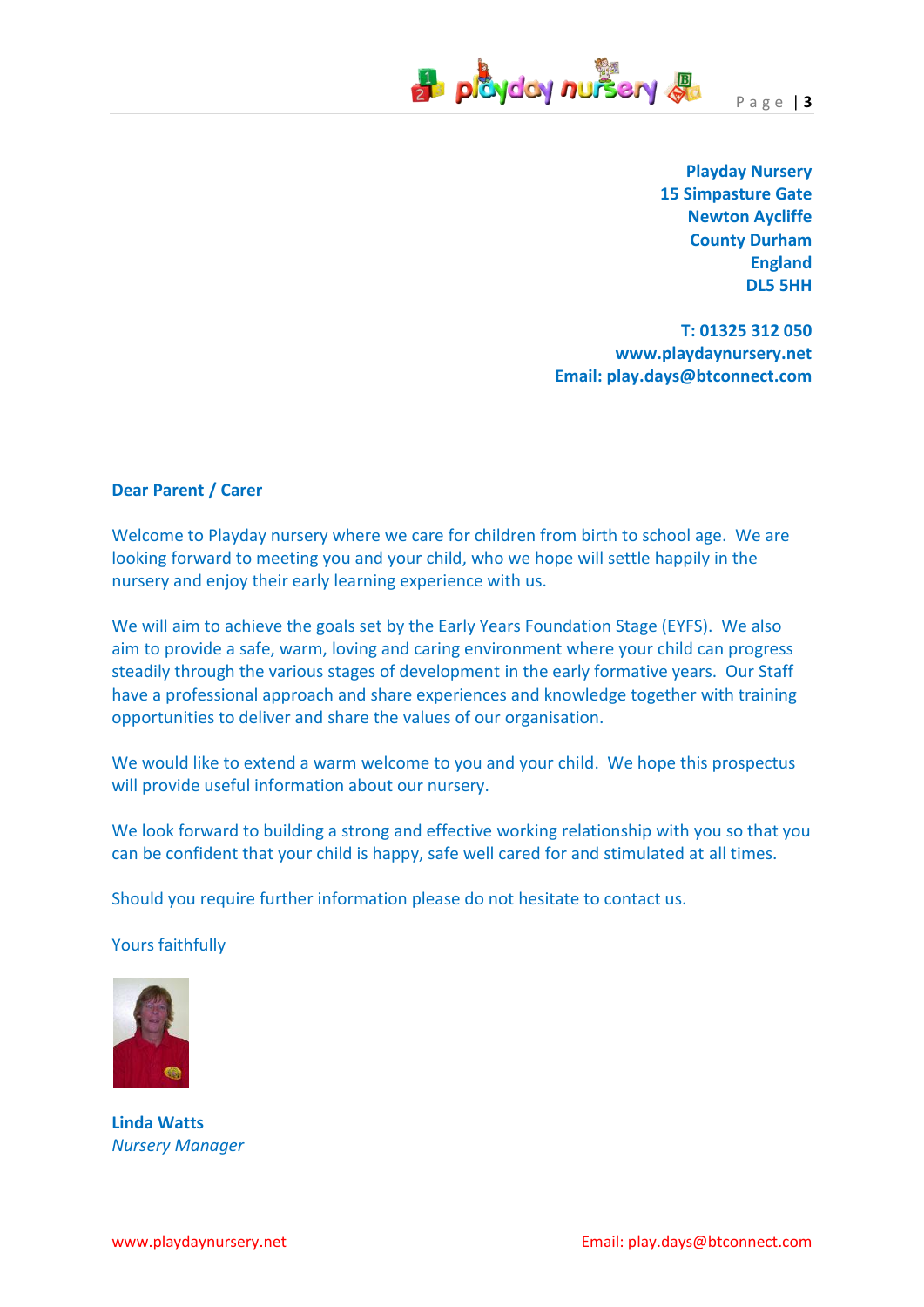#### **A Little Something About Us**

Established in 1995, Playday Nursery is situated in a quiet cul-de-sac at the Simpasture Gate junction of Finchale Road and Simpasture Gate in Newton Aycliffe, County Durham, England. Our pleasant location is conveniently located for local transport to the town centre and nearby Aycliffe Industrial Park.

We are a family run day care nursery which provides complete childcare for all children from birth to five years. From the moment your child first enters our recently refurbished, state of the art, fully equipped nursery, you can be assured our fully trained and professional team of staff will provide them with a happy, loving, secure and stimulating environment in which every child steadily progresses and develops through the various stages of their formative years.

We aim to provide home from home surroundings where everyone's valued, respected and supported. By continually striving towards the development of an idyllic environment in which all children are provided with support, time and space, enables children to grow and develop their self confidence, self esteem and overall enjoyment of life. We also aim to provide a nurturing environment for young children through the highest standards of care and education.

Our nursery is structured to suit the needs and requirements of each individual age group. For this purpose the nursery is split into four purpose built rooms, each one catering for a specific age group. Additional rooms include the General Office, Kitchen, Utility Room and Staff Room. We also have a fully equipped, safe, spacious, garden play area with a wide range of exciting outdoor equipment.

We pride ourselves on building strong and effective working partnerships with all Parents and Carers which helps ensure that Parents are confident that their child is happy, safe, well cared for and stimulated at all times. Parents and Carers are welcome to come into the nursery at any time to see how their child is progressing. We also provide you with regular feedback on your child's development which helps you make sure they gain the most from their experience in the nursery.

With our own resident Chef, we also place great pride on our delicious, healthy, nutritious meals and snacks.

We offer a daily intake of 54 registered places and are registered with Ofsted who regularly inspect our premises. We also work in partnership with Sure Start County Durham.

We hope you enjoy reading our Prospectus and look forward to catering for all your childcare needs.

#### **Our Opening Hours are:**

- Morning Session 8 am 1 pm
- Afternoon Session 1 pm 6 pm

Children can attend nursery for either morning, afternoon or full day sessions. We are closed on Bank Holidays and for the period between Christmas and New Year. We appreciate if children do not arrive before the start of their session, or are picked up later than the end of their session.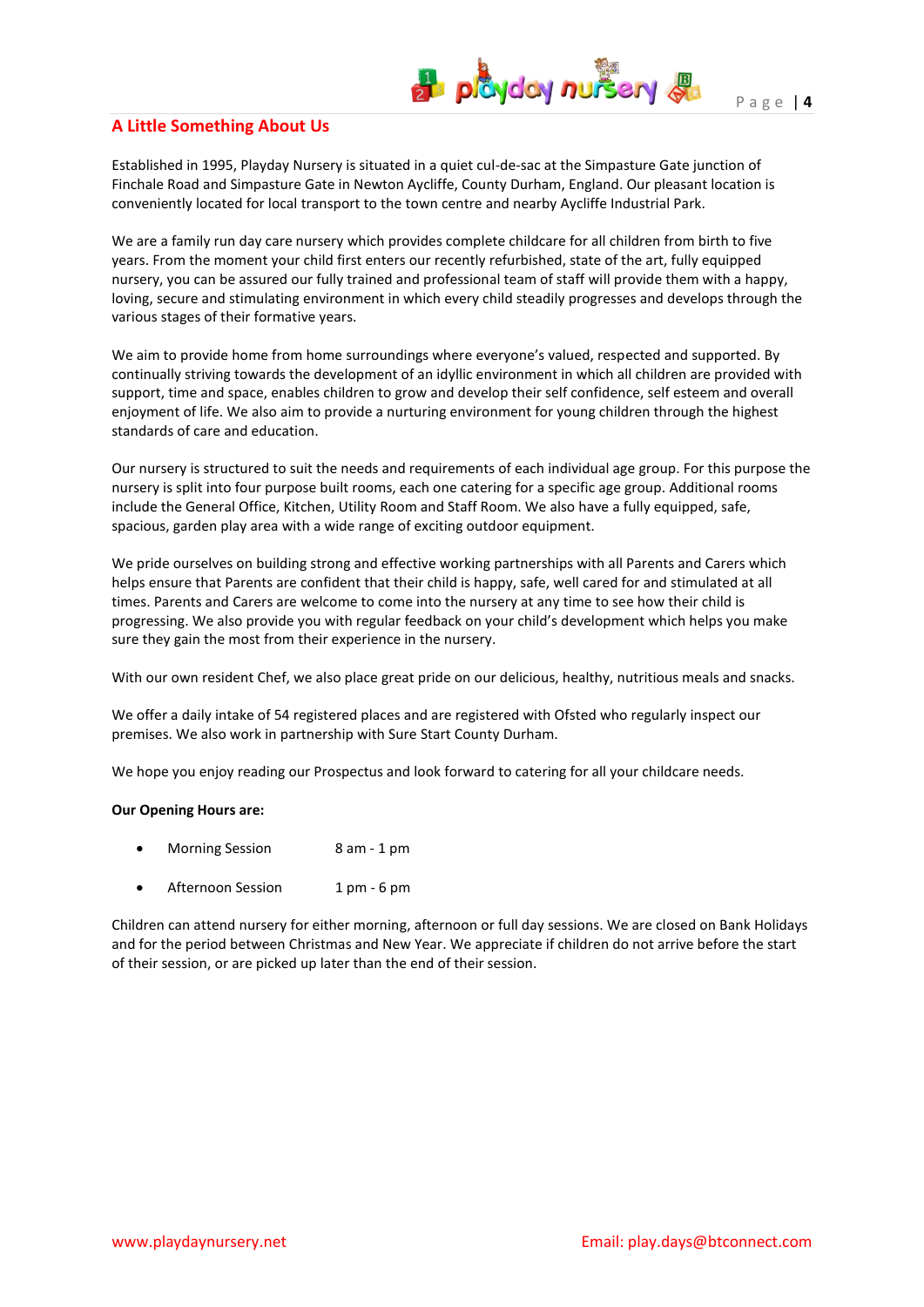*"We aim to provide a safe, stimulating, encouraging and inspiring environment in which all children can grow, develop and flourish at their own individual pace.*

**B** playday nursery **B** 

*In order to ensure learning is of maximum value to each individual child, all our Staff are quick to respond to each child's particular interests and needs.*

*We also value input and the views of all Parents and Carers as this helps ensure our Staff provide children with a safe, enjoyable stimulating and encouraging environment throughout their stay at Playday Nursery."*

#### **Aims and Objectives**

- To provide a high quality service for children and their families.
- To provide a safe, secure and stimulating environment through a balance of directed and free choice activities aimed at all round child development.
- To encourage children to develop independence, self direction and self control.
- To develop self expression through various activities including drama, music, storytelling, science and other forms of play and activities.
- To provide a warm and welcome atmosphere through the development of excellent child, staff and Parent partnerships.
- To ensure a safe environment which protects children from harm, abuse and neglect at all times.
- Develop mutual respect for individual and cultural differences.
- Effective use of assessment information to identify needs and plan the next steps for learning and development.
- Evaluating each child regularly to meet any changing needs.
- High standard of thoughtful and courteous behaviour.
- A thorough and concise monitoring and evaluation system and the effective use of all policies and procedures.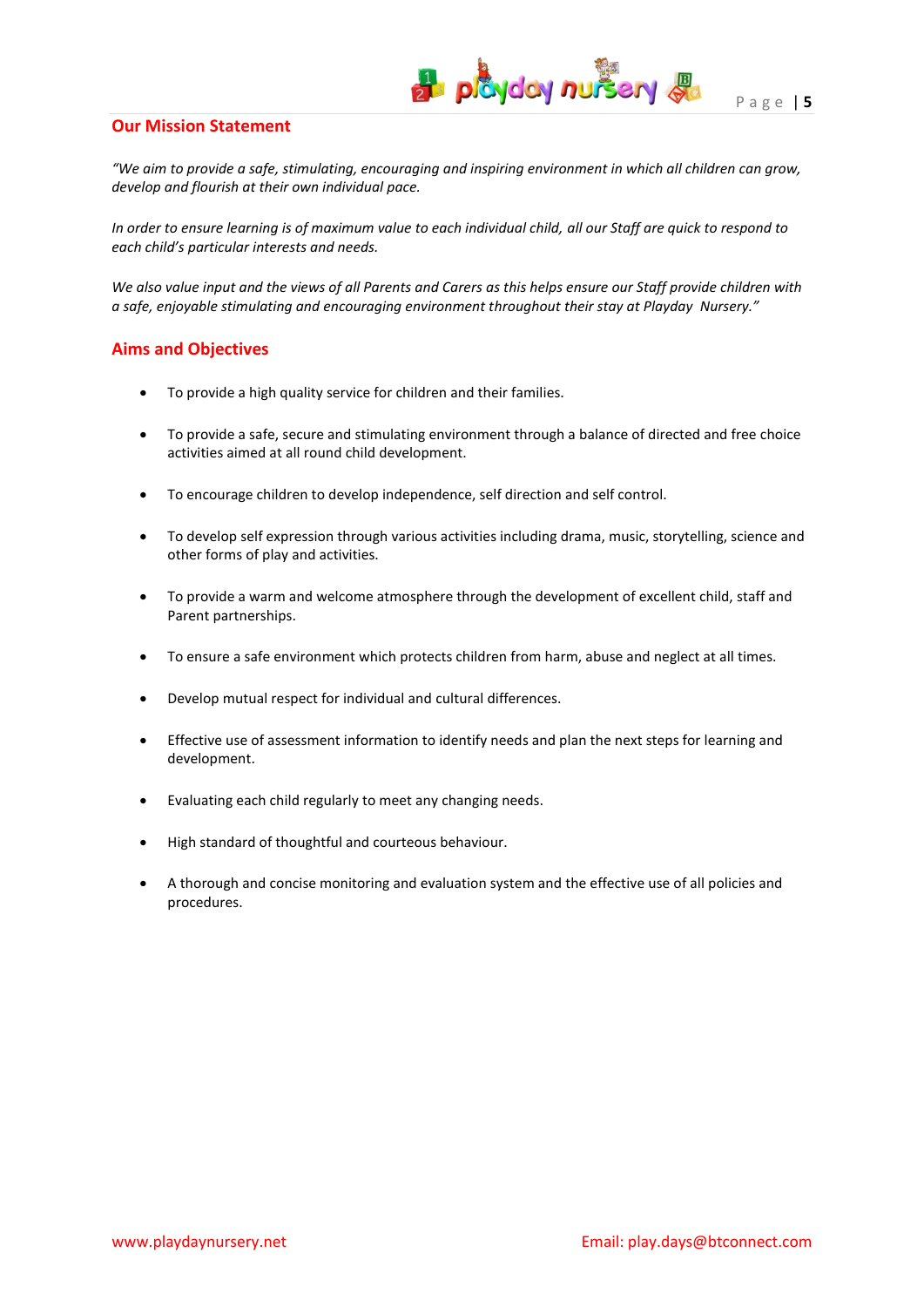#### **Our Facilities / Nursery Structure**

Recently refurbished to the highest of standards, Playday Nursery is a private day care facility with four fully equipped rooms designed for the needs and requirements of each particular age group. We also have a fully equipped and enclosed outdoor garden area which children have frequent access to. Children are also taken on various outings within the local community which benefits their growth and development.

 $\frac{1}{2}$  playday nursery  $\frac{1}{2}$ 

#### **Baby Rooms: Birth - 2 years** - The Staff to child ratio in this room is 1:3

There are two Baby Rooms, one for birth to 1 year and one for 1 year to 2 years. Each room has a friendly, relaxed, homely feel to it. Depending on their developmental needs, babies aged 6 weeks to 2 years have ample space to crawl and explore in a calm and stimulating environment. Our emphasis is firmly on individual care and interaction and Staff have been carefully selected due to their pleasant, relaxed and calming attitude towards the children in their care.

We feel it is vital that each child in The Baby Room has a continuous routine which reflects their home life. We therefore encourage Parents and Carers to advise us of any changes in sleep pattern, milk, food, nappy's, physical capabilities etc. This ensures that the transition between home life and nursery life goes as smoothly as possible for both Parents and baby.

#### **Toddler Room: 2 - 3 years** - The Staff to child ratio in this room is 1:4

Toddlers love to explore the world around them with curiosity and interest. The Toddler Room provides children with a firm foundation on which to build on and is designed to constantly encourage their development. The Staff who work in The Toddler Room have an excellent understanding of the character and individual needs and requirements of all children in this age group.

Children enjoy a variety of activities and experiences designed to develop their independence, imagination, creative and social skills. The Toddler Room provides children with free access to many exciting and stimulating activities including crafts, games, home corner and creative play. There's also a cosy corner which is ideal for taking naps and sharing a quiet story. Although children are never forced to do any activity, with a wee bit of encouragement and confidence building, we usually find a way of getting them to try new things.

#### **Pre School Room: 3 - 5 years** - The Staff to child ratio in this room is 1:8

Children in this room follow a slightly more structured day to help them develop in line with the 'Early Years Foundation Stage' (EYFS). The Staff follow a curriculum designed to meet your child's individual needs. Fun and exciting activities are always planned responsively to ensure that the children enjoy their time in this room to the full.

Activity areas include sand and water, creative play, construction, book area, science and discovery, music and mathematical resources. Children also benefit from learning how to use and navigate their way around the Internet safely. All these resources and the surroundings of the nursery are used to educate the children about the world around them. All Staff in this room have had full training in the Early Years Foundation Stage and are chosen because of their experience and general overall knowledge of child development.

#### **Garden**

We have a spacious adventure filled, fully enclosed garden designed with all age groups in mind. The Garden is fully equipped with a wide range of exciting outdoor equipment which not only provides the children with fun, fresh air and lots of exercise, it also helps them to develop physical skills. The Garden is extremely safe and secure and all children are supervised at all times.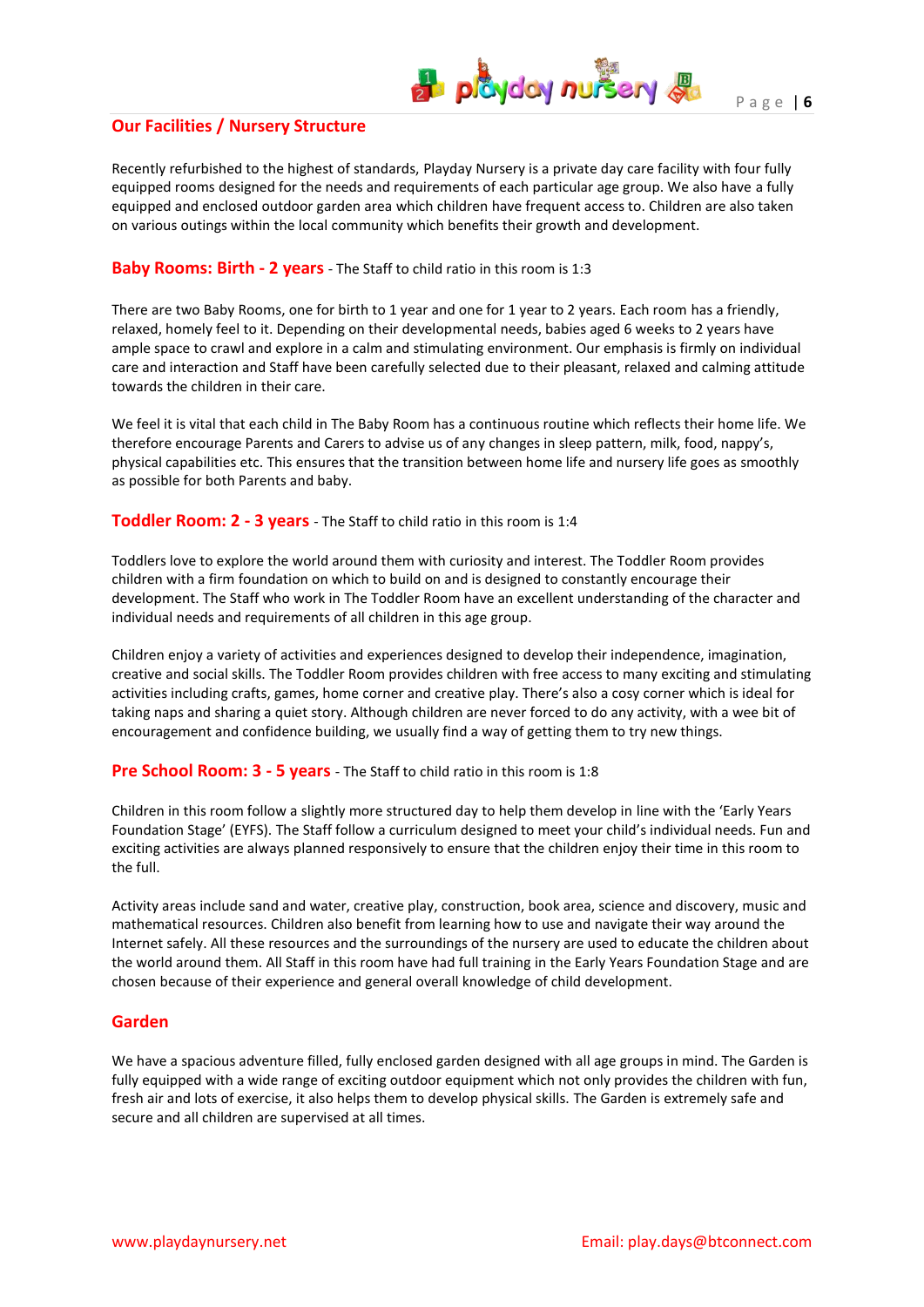#### **General Information**



#### **Management & Staff**

Our team of friendly and professional Staff are qualified to very high standards, with some working towards further relevant qualifications. To ensure quality standards are always maintained within the nursery we operate an ongoing policy of training for all our employees.

All of our Staff are vetted as "Fit Persons" through the Criminal Records Bureau.

We like to think of the nursery as one big happy family, with the Staff working together as a team to care for the children and the Manager ensuring we always have a happy, smoothly run nursery.

#### **Students**

We welcome students from Universities and Colleges for training placements and work experience after they have been vetted as Fit Persons by the Criminal Records Bureau.

#### **Snacks and Meals**

- We pride ourselves at the Nursery with our approach to nutritional foods.
- All our meals are freshly cooked daily in our own kitchen by our qualified chef who provides a wide variety of nutritious, healthy snacks and meals to suit all dietary and cultural requirements.
- Our menus are on a four week rota and are displayed on our parent's notice board.
- A healthy, nutritious and tasty choice of breadsticks, oat cakes and seeded crackers are available at snack time in the morning. In the afternoon a light tea is served e.g. pitta or veg sticks and dips, spaghetti on wholemeal toast. A 2 course lunch is also provided.
- A selection of fresh fruit is also available at morning and afternoon snack times and at lunchtimes.
- Milk and water are both provided at snack and lunchtimes.
- Water is available to all children throughout the day.
- Snacks and meals are included in the fees.
- Vegetarian options are available.
- We accommodate children with any special dietary requirements.
- To ensure that babies formula milk is the same as they have at home we ask that formula be brought in, to be made up as needed.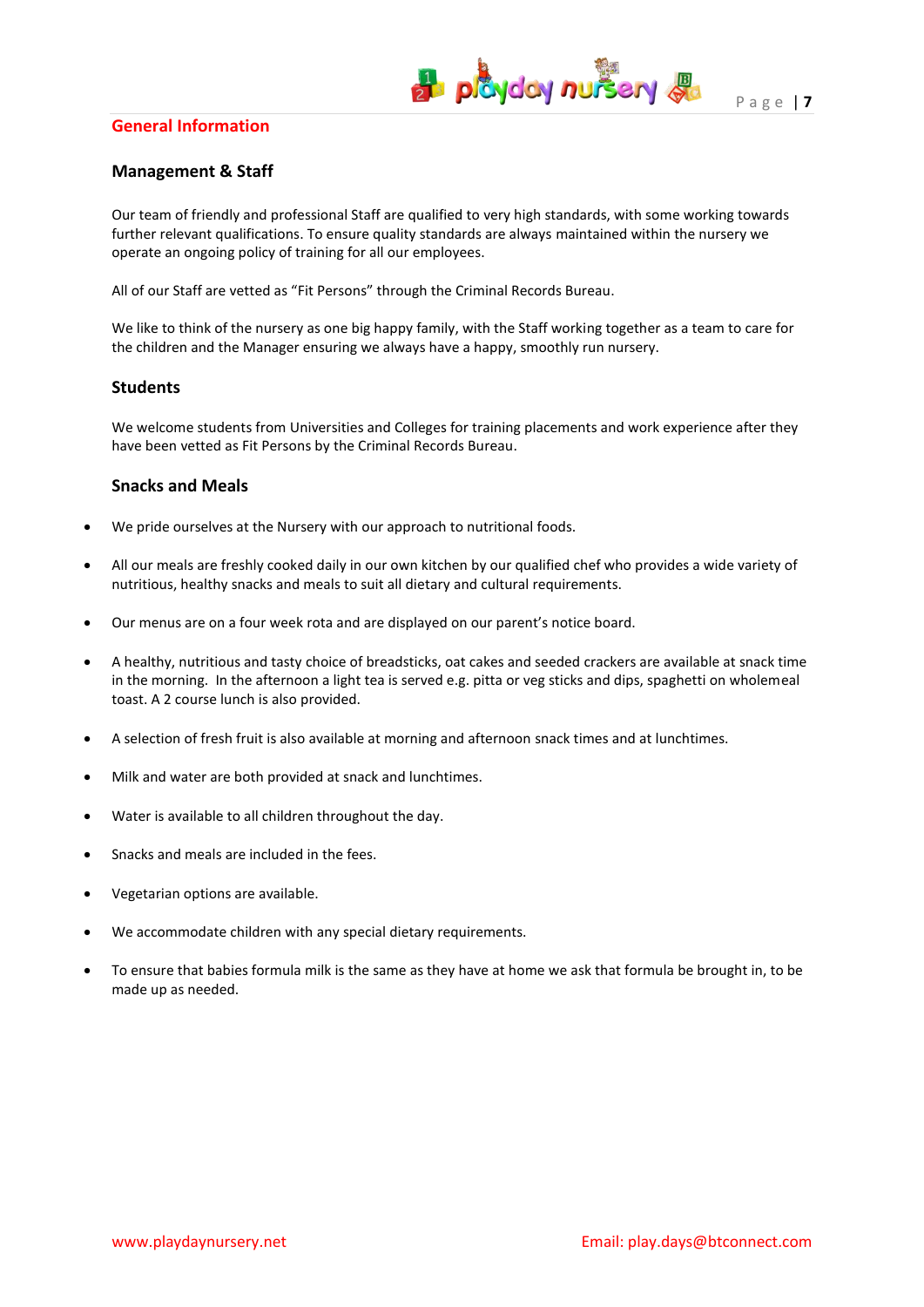#### **Working with Parents**

#### **Settling in**

Leaving your child for the first time in nursery can be an extremely stressful time for both child and Parent; we therefore try and make this process as stress free as possible for everyone concerned.

We therefore offer settling in sessions so that your child can get acquainted with other children and staff. These short visits enable the child to build their confidence that their Parent or Carer will come back for them. It also helps the child familiarise themselves with the nursery and their new surroundings.

At first we encourage all Parents to spend some time, sharing with us the needs of your baby; their special preferences, dislikes, comforts, stage of development, and so on. The more we know, the more the nursery can be "just like home" with the added fun of new faces and things to do!

During settling in sessions the Parent or Carer can choose to be with their child, or they can choose to be out of sight while being able to observe their child when possible. Settling in sessions continue until Parents or Carers feel comfortable about leaving their child.

Phoning the nursery to check on your child's progress is also encouraged as it helps you and your child settle in and become confident in the nursery.

No child will be taken on an outing from the nursery until he or she is completely settled into their new environment.

#### **Keyworker System**

Every child within our nursery will be allocated their own Keyworker. This person is directly responsible for observing your child throughout their nursery sessions and then updating their achievements and individual learning plans. This ensures personal attention to the needs and development of each individual child and family and is designed to make settling into the nursery much easier.

Furthermore, our Keyworker system ensures that the Keyworker is in a position to tailor the curriculum to suit the individual needs of each child. Each Keyworker encourages all parents and carers to forge special working partnerships with all staff which helps them get an invaluable, in depth, insight into the progress your child is making.

Babies and toddlers have infant feeding / sleeping charts which are recorded in our daily diaries to take home at the end of each day. It is helpful if Parents provide us with feedback and pass them back each morning.

#### **Children's Progress**

A record of achievement for each child is maintained and updated throughout the year. Staff use careful observation methods to ensure that each child is making appropriate progress. Parents are welcome to discuss this progress on an informal basis at any time and on a formal basis twice a year. Appointment times are arranged for the formal Parent's meetings.

With praise and encouragement each child can develop at his or her own pace. Not all activities take place within the nursery itself; we have lots of outings in connection with topics and projects covered in the nursery.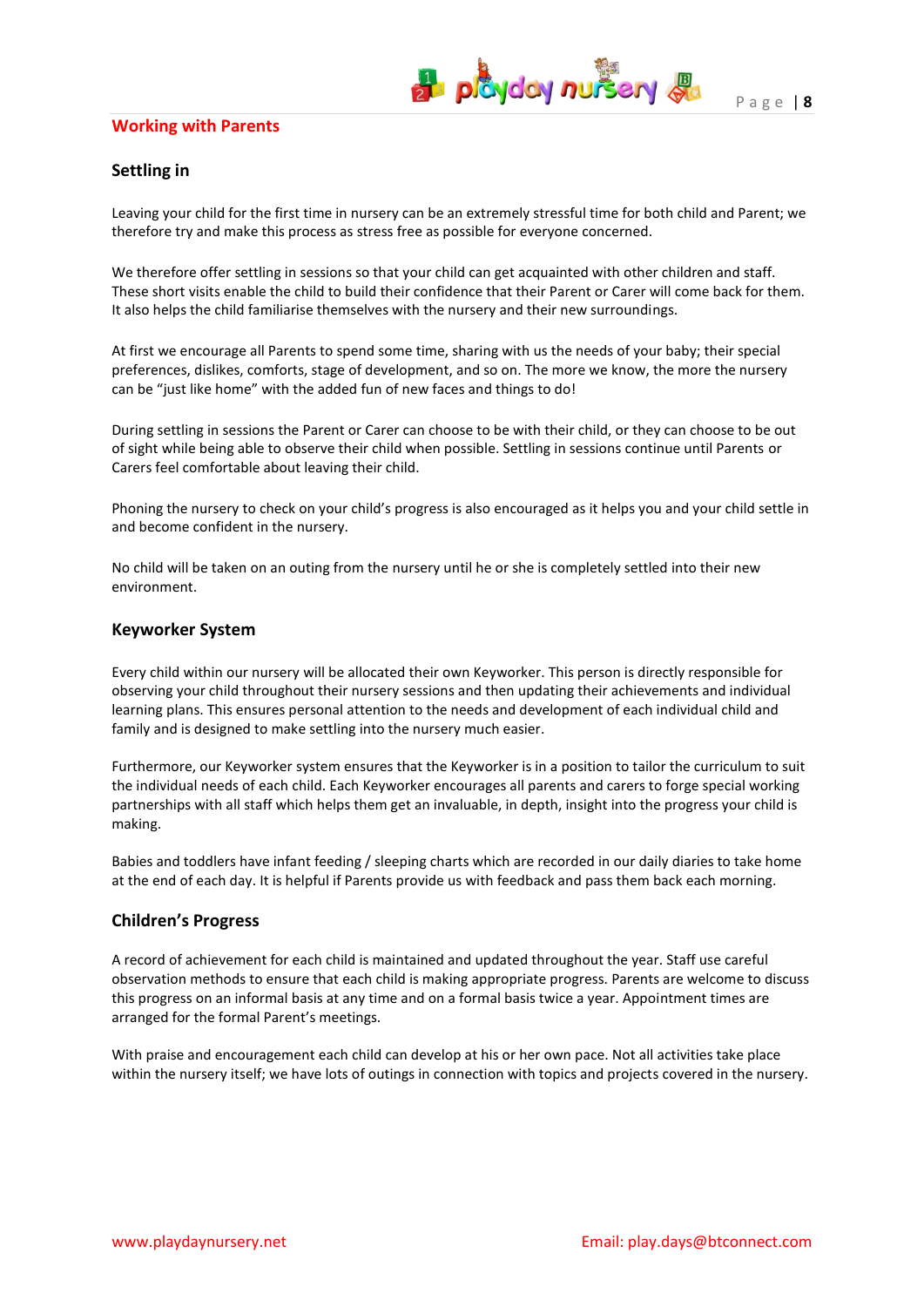

#### **Communication**

Inside and outside of each room in the nursery you'll find up to date information, newsletters, children's planning, current topics and news on visitors meetings etc. Parents and Carers are also kept up to date with what's going on in the nursery in our monthly Parent Group Newsletters. The Newsletter provides information including all the latest news on current topics, forthcoming outings and fundraising events etc.

#### **Policies and Procedures**

A copy of our nursery's Policies and Procedures can be found in each room within the nursery and all Parents are welcome to inspect them at any time. Our policies are intended to act as guidelines for good practice and are in place to ensure the well being of all children. They are considered to be working documents and are subject to change in order to meet the demands of changing priorities, conditions and regulations.

#### **Feedback**

Parents and Carers receive feedback on a daily basis from your child's Keyworker which enables you to discuss your child's individual progress, needs and development. Questionnaires are also collated and shared with Parents annually.

#### **Security**

The nursery has a secure entry door system controlled by an electronic buzzer. Only the Nursery Manager, Deputy Manager and Room Senior are authorised to let parents in and out of the nursery.

Furthermore, CCTV cameras are fitted throughout the playrooms, the main door and the outside of the nursery.

If any child is to be collected by any other person other than their Parent or Carer, this has to be authorised by the Parent or Carer. In the interest of your child's safety you should advise the member of staff responsible for the care of your child who this person will be so that he or she will not be collected by someone unknown to our staff. A password is pre arranged with the Parent as a double check on security. This avoids difficult situations when a child cannot be allowed to leave with an adult who is not known to our staff. This person should be over the age of 16.

#### **Attendance**

A register of all children attending the nursery class is kept. If your child is unable to attend nursery, for any reason, please make sure you notify us before 10 am or 12 noon for afternoon sessions. A telephone call or a message passed on by another Parent is sufficient.

Regular attendance is important so that the children benefit from the experiences and learning. A system of calling has been introduced to enquire about a child if he or she hasn't turned up for nursery; this ensures that all children are safe and accounted for.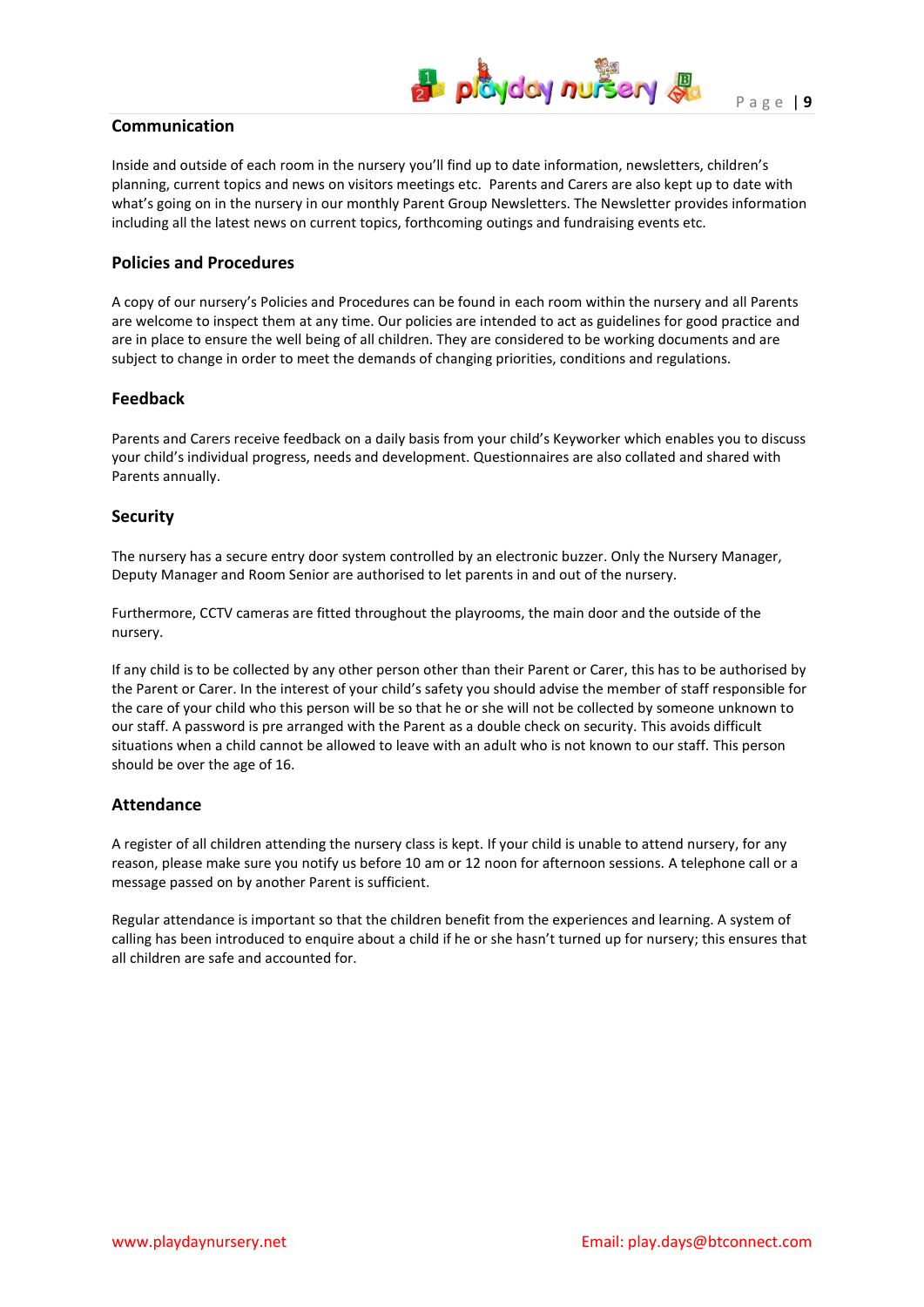

P a g e | **10**

#### **Suitable Clothing**

Children have the best fun when they are doing creative work. We ask you not to bring children in their best or expensive clothing. We will always make sure they wear aprons but accidents do happen so please always dress your child in suitable clothes.

Children's uniform has been introduced, although it is not compulsory, and starts from the age of 18 months and upwards. It is available to order through the Nursery Manager.

#### **Toilet Training**

Baby wipes are provided by the nursery. If your child is toilet training please provide plenty of underwear and spare clothes as accidents do happen.

#### **Medication**

It is very important that we are informed of any medication which has been given to your child. We will administer medication after the first dosage (after an exclusion period of 24 hrs if anti biotics). Parents will be asked to complete a medication form and all medication must be taken home at the end of the day. All medicine will be recorded in the Medicine Book which parents will be asked to confirm consent.

If your child suffers from asthma you must tell the staff if there are any activities or specific circumstances which are likely to bring on an attack.

If your child suffers from an allergic reaction you must tell the nursery staff of the specific circumstances which are likely to bring about this reaction and also what treatment is appropriate when a reaction occurs.

#### **Illness**

It is our policy not to admit children onto the premises who have contracted a contagious illness such as conjunctivitis, ear infections, diarrhoea and vomiting etc. An exclusion list is displayed in the main entrance.

If your child becomes unwell at nursery you will be obliged to come and collect your child from the nursery as soon as possible.

#### **Minor Accidents & Upsets**

Parents will be notified if their child has had an accident, if medical treatment is required the parent or emergency contact will be notified whenever possible.

#### **In Case of Emergency**

We make every effort to maintain a full educational service, but on occasions circumstances arise which lead to disruption. In such cases we will do all we can to let you know about the details of closure or re opening. If for any reason the nursery classes have to be closed without previous notice having been given to Parents, every care will be taken to supervise the children and to contact all Parents.

The children will be escorted to Aycliffe Evangelical Church on Ladybower Road if the nursery has to be evacuated for any reason.

Parents please note that the nursery does not carry insurance to cover the loss of valuable items or toys.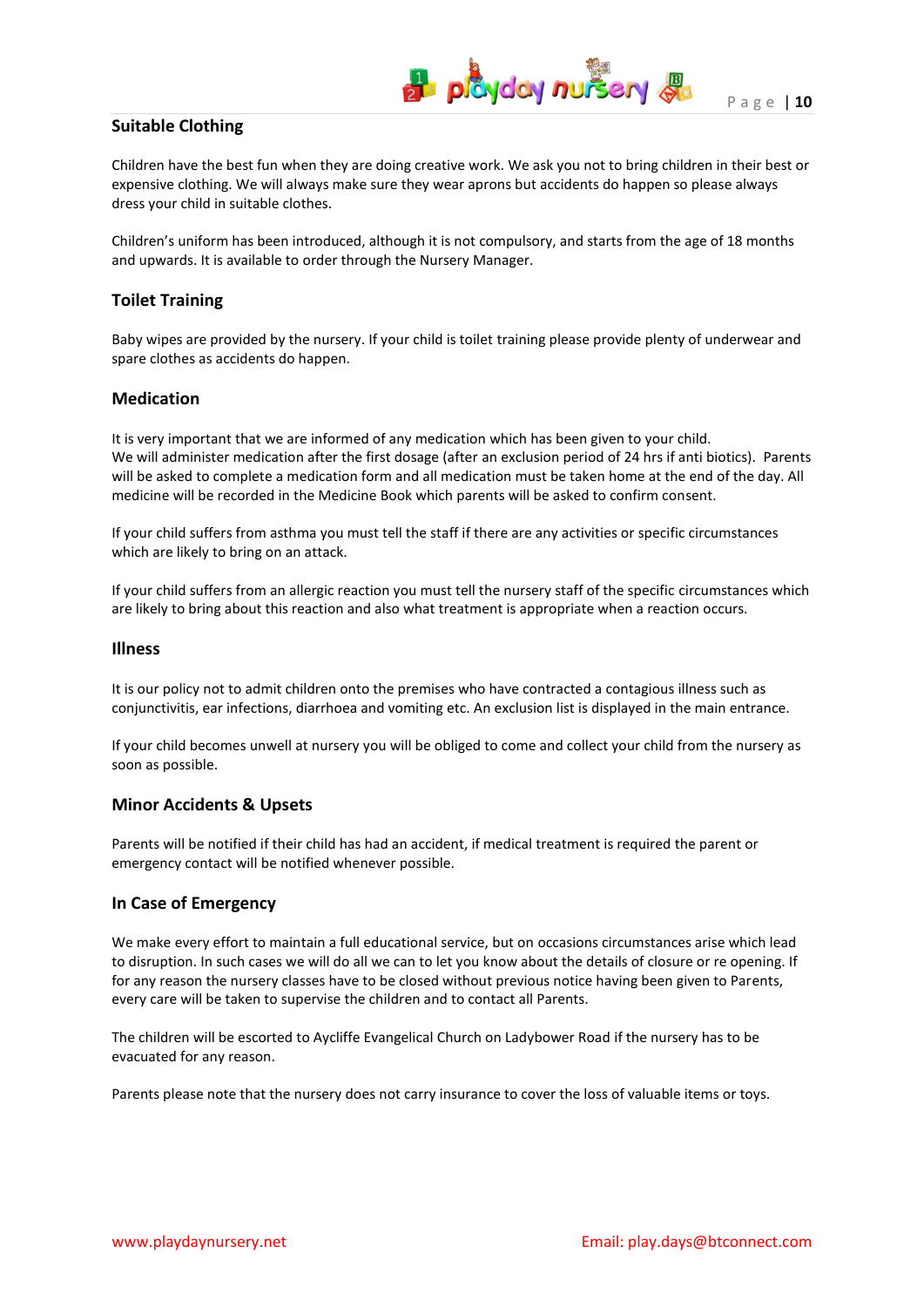#### **Nursery Fees**



#### **Our fees are currently:**

- Half Day £26
- Full Day £42

We can provide free pre school places (Durham County Council) up to fifteen hours per week during term time, for which you do not have to pay. It can also be incorporated into reduction in fees for children who attend additional hours. Children are entitled to this funding from the beginning of the term following their third birthday.

You may be able to claim help towards childcare fees. The following schemes may apply to you, depending on your circumstances:

- Working Family Tax Credit for more information you can visit the Inland Revenue website: www.hmrc.gov.uk/TAXCREDITS/
- Childcare Vouchers Care 4, Accor and Busy Bees and other recognised vouchers are accepted, which may be provided by your workplace.

#### **Please note the following points:**

- £30 registration fee (non- refundable) is required when registering your child.
- You pay for 51 weeks of the year averaged out over 12 months (including public holidays / sickness / absenteeism).
- Fees are payable in ADVANCE preferably by Standing order, on or before the first day of each month. Please ensure the payment has cleared by the first day of each month. A late payment fee of £15 will be applied to all payments received after the 7<sup>th</sup> of each month. Please write your child's name in the reference column of Standing Order form.
- If paying fees by cheque, please ensure your child's name and the period you are paying for is mentioned on the reverse of the cheque as a reference. Returned cheques will incur a £25 charge.
- Four week notice in writing or four weeks fees in lieu of notice is required when the child will be changing days or leaving nursery.
- Fees cannot be refunded for absence whatever the circumstances.
- A minimum attendance of 2 days per week is required based on half day or full day.
- Nursery Hours are from 8 am to 6 pm. If a child is collected after 6 pm there will be a charge of £10 for first 15 minutes that you are late and then £5 for every 5 minutes after that.
- Fees are subject to annual revision in September every year, but may also be revised at other times by giving prior intimation.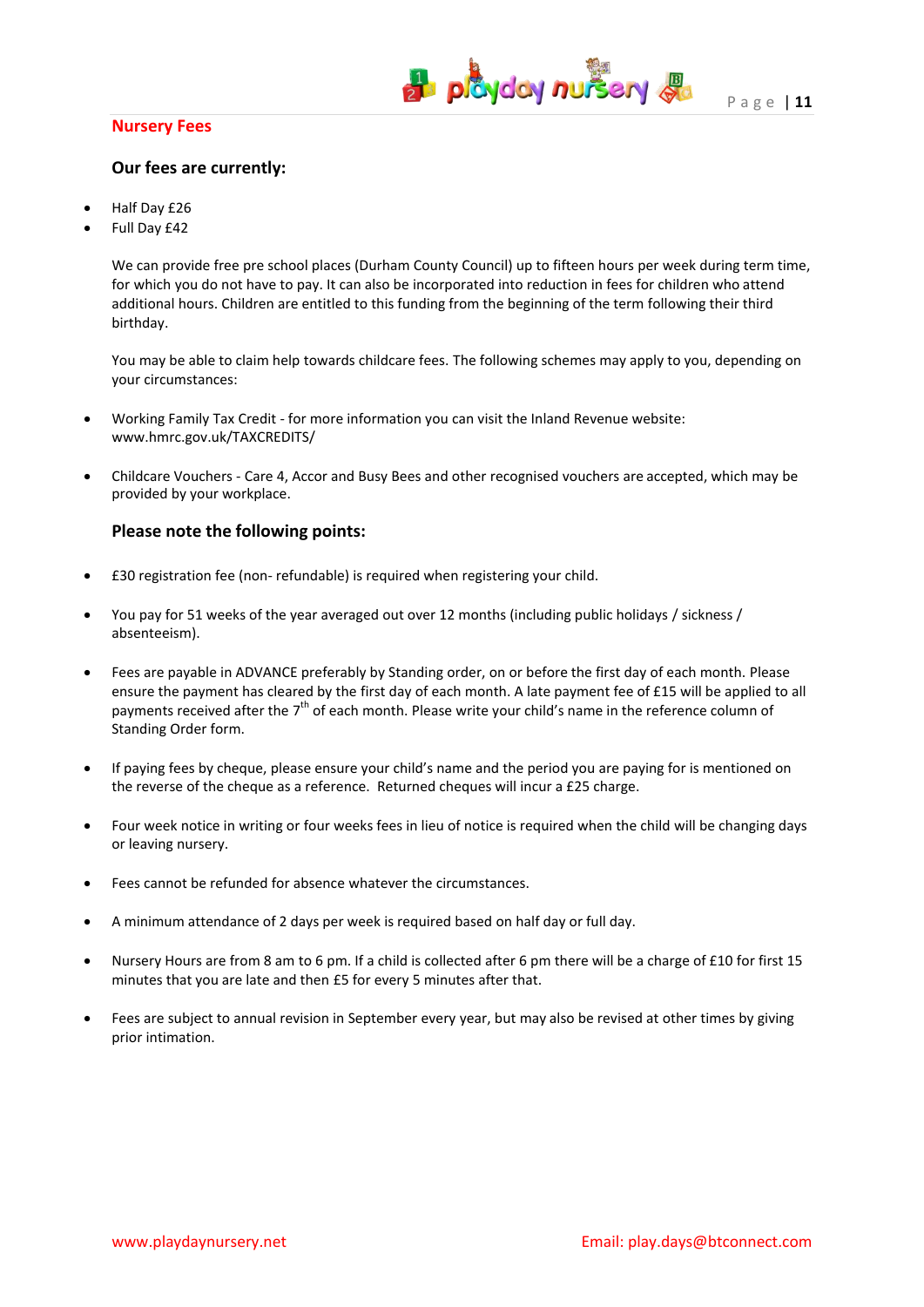#### **Parents Guidelines & Information for Nursery**

 Children will not be handed to anyone other than Parents or Carers unless previously notified in writing. The person must be over 16 years of age and will be asked for identification.

**H** playday nursery &

- Once a child has been collected from their room by a Parent, the Parent is completely responsible for their child. If a Parent wishes to communicate with other Parents or Staff it will be the responsibility of the Parent to monitor the child at all times.
- Parents and Carers should always be responsible for their child following them through the main entrance door when entering and exiting the nursery.
- Parents and Carers should be prepared to give information on entry about themselves and whom they are collecting, as sometimes staff will not be able to recognise everyone.
- Parents and Carers are required to update information immediately e.g. change in telephone number, business extension, address (home or place of work), as we must be able to contact all Parents and Carers whenever necessary.
- Details of your child's health are required on their return after illness. A member of the nursery Staff may need to check with you and see your child before your child returns to nursery.
- All items of clothing and belongings need to be clearly named and tagged.
- No personal toys, sweets or fizzy drinks are allowed in the nursery.
- The nursery can take no responsibility for the personal possessions of the children.
- All Newsletters should be read by Parents as important information can sometimes be missed.
- Parents must abide by any reasonable requests to ensure the safety of their children.